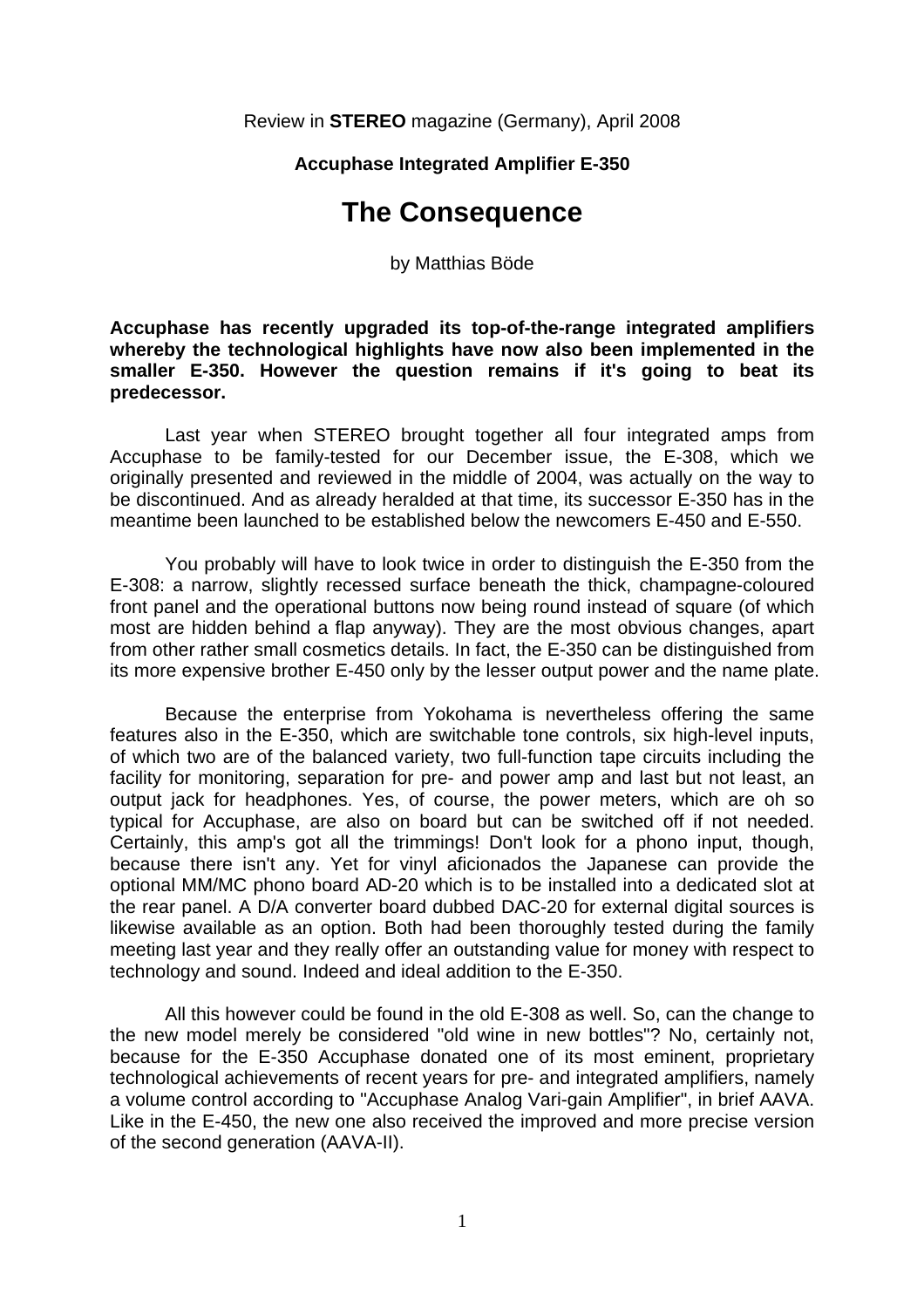While in the E-308 a conventional potentiometer is taking care of the volume control, the volume knob of the E-350 is controlling a compact circuit board spangled with electronic components which through an analogue process is regulating the volume by means of 16 voltage-current converters in altogether 65.536 steps, depending on the position of the volume knob. This is perceived by the ear as a smoothly sliding up or down of the volume. According to Accuphase this measure is to yield the lowest possible noise, the highest precision in left/right channel tracking and eventually a long-term reliability. The first two claims could be clearly verified in our lab and as far as the third claim is concerned, well, that should be the least of your worries.

 It's because in our experience all amps from Accuphase seem to be made for eternity. This is based on a manufacturing concept that has been tried and tested for decades and was continuously refined over the years. Just have a look inside an old E-303 from the beginning of the eighties. It's construction and layout is basically the same as in the E-350. It's therefore no small wonder that amplifiers from Yokohama have in the meantime reached a high grade of perfection.

 And it takes indeed a real technological progress to beat a high-calibre like the E-308. In the daily practise we appreciated the E-350's new speaker output terminals which would now also accept banana plugs. And like any other high-end component this amplifier, too, needs a considerable play-in time, in which its high-grade components inside are getting accustomed to each other in a mysterious manner until the most minute unevenness of homogeneity and friction losses in the musical flow have been polished.

 As a consequence the new Accuphase will then be playing in the best of its family tradition: fast, slender and knobbly, with a rock-solid soundstage and sensitive feelings for fine dynamics and the shading of tone colours. In particular the latter aspects are to yield the impression of maturation and the sonic superiority inherent in so many components from Accuphase. Yes, indeed, the E-350 is seamlessly getting in line with them. Just listen how this amp is going to unravel the tender weave of Michael Hurd's "Sinfonietta Concertante" (Naxos) without loosing the look at the melody and context. Or likewise with the dense bustle of instruments in the life recording of "Carpet of the Sun" by Renaissance. That's really brilliant!

 But isn't the E-308 also capable of performing such artistry? Well, it goes without saying that we did compare both integrated amps under identical conditions. After all they are - with the exception of the volume control - nearly technological look-alikes. Depending on the music we played, the differences seemed to be either distinct or rather marginal. However they became particularly evident whenever demanding steep pulses or rapid changes of tempi were present in the rendered music. Under these circumstances the E-308 audibly played more leisurely, less springy and in the basses a tad grumpy when compared to its successor, which excelled with crystal-clear and punchy beats in the lowest frequency region. For instance, this could well be heard with the hefty drum attacks in David Sylvians "Taking the Veil". Those drum kicks exploded through the E-350 like from nowhere, whereas the E-308 rounded them off a bit and sounded slightly more tame overall.

 No question, the E-350 is developing more speed and spontaneity. It's also creating - in every respect - a more differentiated and agile picture of the sonic